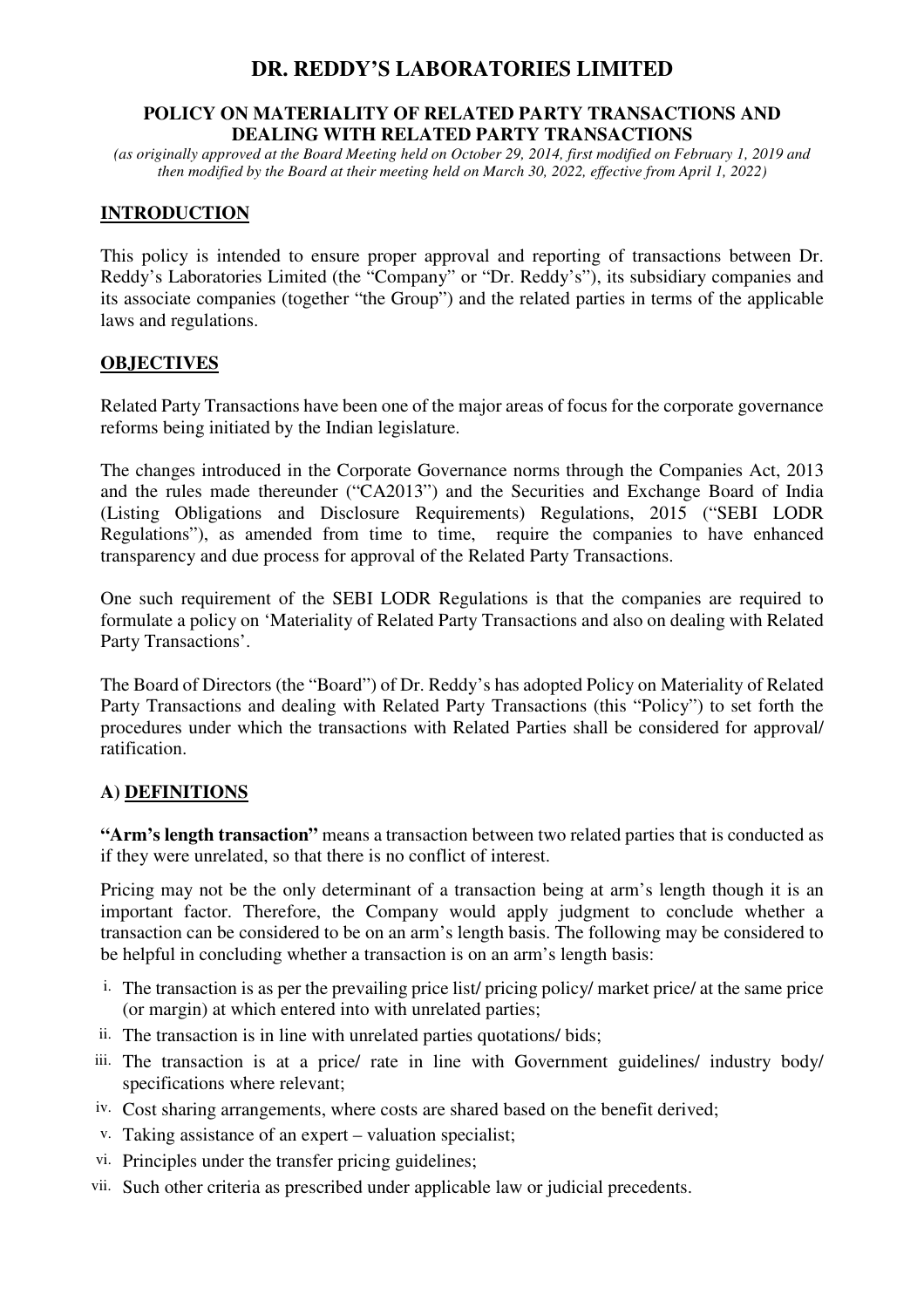**"Audit Committee"** means the Audit Committee constituted by the Board of Directors of the Company in accordance with applicable law, including the SEBI LODR Regulations and the CA2013.

**"Associate Company"** in relation to another company, means a company in which that other company has a significant influence (i.e. control of at least twenty per cent. of total voting power, or control of or participation in business decisions under an agreement), but which is not a subsidiary company of the company having such influence and includes a joint venture company (i.e. a joint arrangement whereby the parties that have joint control of the arrangement have rights to the net assets of the arrangement).

**"Board"** means the Board of Directors of Dr. Reddy's Laboratories Limited.

**"Company"** means Dr. Reddy's Laboratories Limited.

**"Key Managerial Personnel (KMP)"** means key managerial personnel as defined under the CA2013, viz:

- (i) the Managing Director or the Chief Executive Officer or the manager;
- (ii) the Company Secretary; and
- (iii) the Chief Financial Officer
- (iv) Whole-time Director
- (v) such other officer, not more than one level below the directors who is in whole-time employment, designated as key managerial personnel by the Board; and
- (vi) such other officer as may be prescribed

**"Material Related Party Transaction"** means a transaction with a Related Party where the transaction/transactions to be entered into individually or taken together with previous transactions with a Related Party during a financial year, exceeds the thresholds/criteria as defined under the CA2013 or the SEBI LODR Regulations.

**"Ordinary Course of Business"** for the purpose of this policy will cover the businesses of Dr. Reddy's & its 'Group', usual transactions, customs and practices of a business including incidental and/or facilitative activities of the business of Dr. Reddy's and its 'Group'. The following factors have been considered for determination of whether the transactions are in ordinary course of business:

- a. The objects of the Company permit the activities undertaken;
- b. There is a historical practice to conduct such activities;
- c. There is a pattern of frequency to conduct such activities over a period of time; and
- d. The transactions are common in industrial practice.

**"Policy"** means this Policy, as amended from time to time.

**"Related Party"** in relation to the Company means a party related with the Company in any of the ways as are laid down in the CA2013 or the SEBI LODR Regulations, as amended from time to time.

**"Related Party Transaction**" means a transaction(s) as defined under the provisions of the CA2013 or the SEBI LODR Regulations, as amended from time to time.

**"Material Modifications"** means any modification(s) in the terms and conditions of any related party transaction, which were existing at the time of its approval/ ratification by the Audit Committee/ Board/ shareholders, having a significant impact, including the criteria illustrated below, on the nature, value, financial impact and tenure of such a transactions.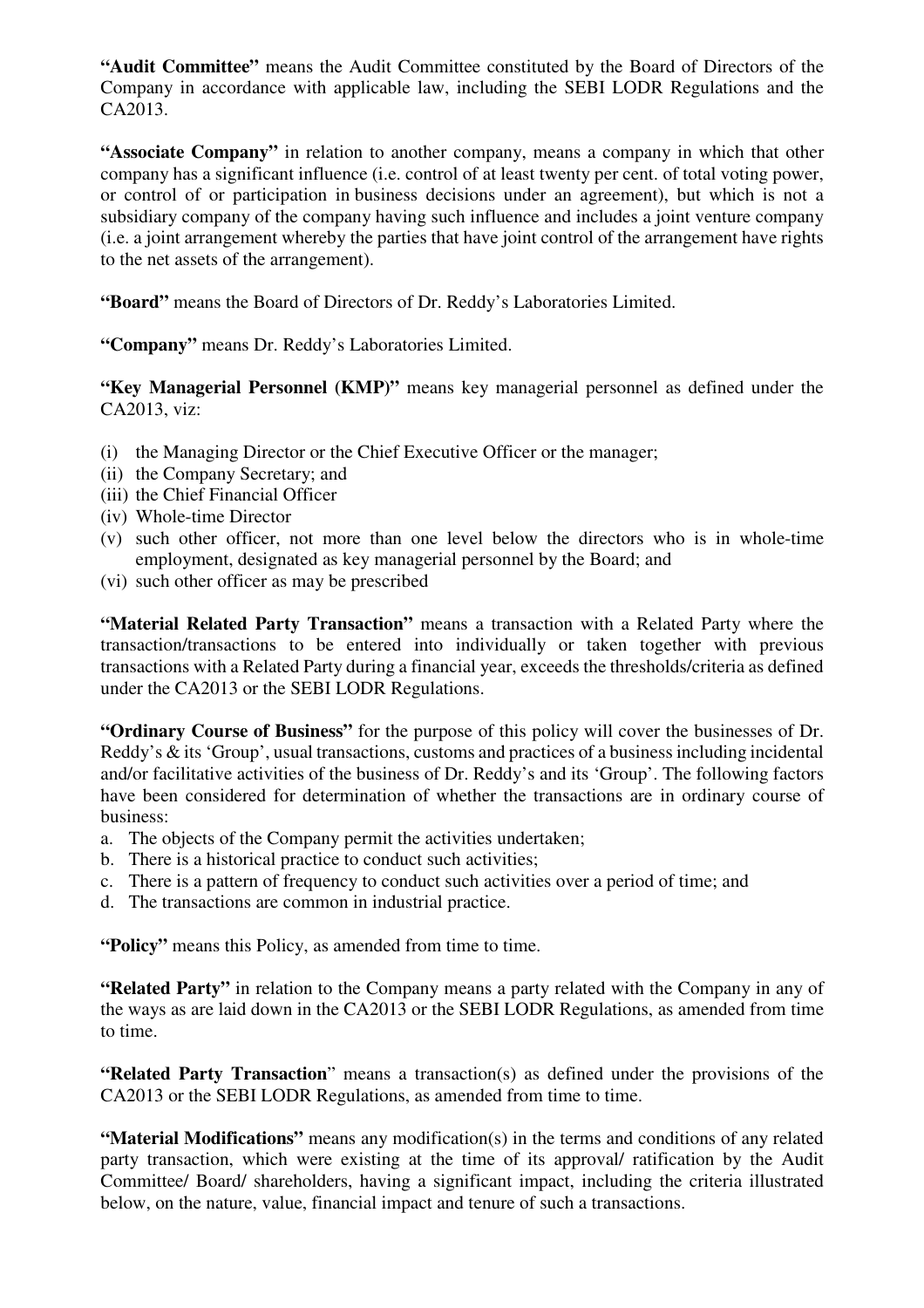An illustrative list of rebuttable presumption that a modification is material, if such modification, together with previous modifications during a financial year, results into any of the following-

- a) The terms of the contract cease to be arms' length;
- b) A transaction which has lost its character of being in 'Ordinary course of business';
- c) Novation of contract or change in nature of transaction;
- d) Substantial change in agreed terms and conditions of the contract;
- e) Any variation exceeding 25% over and above the approved limit for transactions with the related party.

Provided further that the following shall not be considered as material modification –

- modifications which may be mandated pursuant to change in the CA2013 or the SEBI LODR Regulations or other applicable law;
- modifications resulting from change in constitution of either of the parties pursuant to schemes of arrangement (e.g. merger, amalgamation, demerger, etc.),
- **EXECUTE:** modifications which are purely technical and do not result in substantive change or alteration of rights, interests, and obligations of any of the parties,
- **n** modifications uniformly affected for similar transactions with unrelated parties.

**"Relative"** means relative as defined under the CA2013 or the SEBI LODR Regulations, as amended from time to time.

"**Senior Management Personnel**" shall mean officers/ personnel of the Company who are members of its core management team excluding board of directors and normally this shall comprise all members of management one level below the "chief executive officer/managing director/whole time director/manager (including chief executive officer/manager, in case they are not part of the board) and shall specifically include company secretary and chief financial officer.

### **B) IDENTIFICATION OF POTENTIAL RELATED PARTY TRANSACTIONS**

Every Director, Key Managerial Personnel, and Senior Management Personnel is responsible for providing notice to the Board or the Audit Committee, of any potential Related Party Transaction involving him/her or his/her relative, including any additional information about the transaction that the Board/Audit Committee may reasonably request. Board/Audit Committee will determine whether the transaction does, in fact, constitute a Related Party Transaction requiring compliance with this policy.

All Directors are required to declare and disclose their concerns or interests in any company or companies or bodies corporate at the first Board meeting in every financial year and subsequently whenever there is any change in disclosures. In addition, the Directors shall ensure that any business transactions entered into between Dr. Reddy's and themselves comply with the terms of this Policy.

The Company prefers to receive such notice (or any changes thereof) of any potential Related Party Transaction, well in advance so that the Audit Committee/Board has adequate time to obtain and review information about the proposed transaction.

### **C) REVIEW AND APPROVAL OF RELATED PARTY TRANSACTIONS**

All related party transactions and its material modifications shall require prior approval of the Audit Committee. In case, there are any transactions which are not at arm's length or which are concluded to be not in ordinary course of business, the Company would need the following additional approvals as mentioned hereunder: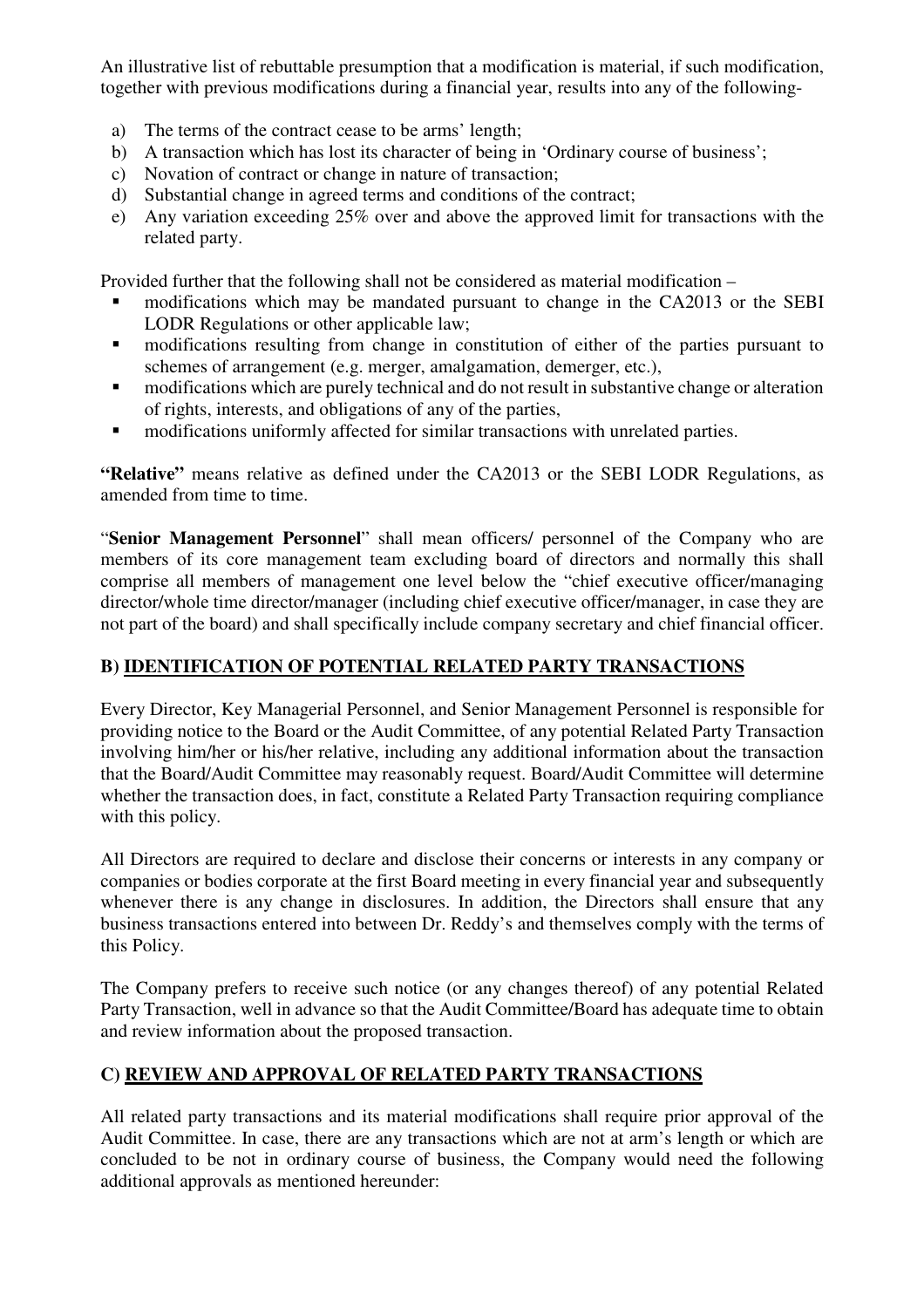- 1) Transactions with related parties which are in ordinary course of business of the Company and at arm's length shall be periodically disclosed to the Audit Committee/Board of Directors.
- 2) In case of transactions which are 'material' in nature and/or not in the ordinary course of business or not at arm's length, the management shall present the requisite information to the Audit Committee/Board of Directors for approval of those Related Party Transactions, as per the provisions of the CA2013 and/or SEBI LODR Regulations.

After reviewing such information, the members of the Audit Committee (without the presence of the interested Committee member(s), if any) shall consider such transactions.

If the Board in any case elects to review any such matter or it is mandatory under any law for the Board to approve any Related Party Transaction, then the considerations set forth above shall apply to the Board's review and approval of the matter, with such modification as may be necessary or appropriate under the circumstances (without the presence of the interested Board member(s), if any).

The Company shall also seek prior approval of shareholders for all material related party transactions. No related party shall vote to approve such resolution whether the entity is related party to the particular transaction or not.

3) The threshold limits for related party transactions would be as defined in the CA2013 and SEBI LODR Regulations or as amended therein from time to time. Presently, the thresholds are as under:

|              | <b>Audit Committee   Board of Directors</b>   | <b>Shareholders</b>                                                               |
|--------------|-----------------------------------------------|-----------------------------------------------------------------------------------|
|              |                                               | All Related Party   Any  Related  Party   1) All  material  Related<br>Party      |
| Transactions | Transaction which is not in the               | <b>Transactions</b>                                                               |
|              |                                               | requiring approval   ordinary course of business 2) Any Related Party Transaction |
|              | under the CA2013   and/or not at arm's length | exceeding their respective limits,                                                |
| or SEBI LODR | basis.                                        | as per CA2013 and the SEBI                                                        |
|              |                                               | LODR Regulations (other than                                                      |
|              |                                               | with wholly-owned subsidiaries)                                                   |

4) In terms of Regulation 23(5) of the SEBI LODR Regulations, the approval of the Audit Committee and shareholders shall not be required for the transactions entered into between: (a) the holding company and its wholly owned subsidiary; and (b) two wholly owned subsidiary of the Company,

whose accounts are consolidated with such holding company and placed before the shareholders at the general meeting for approval.

- 5) The Audit Committee may grant omnibus approval for such Related Party Transactions which are repetitive in nature. For unforeseen transaction, the value of such approval not to exceed Rs.1 crore per transaction. The validity of such approvals shall be one year. Such omnibus approval shall be granted in the manner as specified under the CA2013 and the SEBI LODR Regulations.
- 6) If any information with respect to any approved transaction has materially changed, the updated information shall be provided to the Committee/Board for their consideration.

### **D) RELATED PARTY TRANSACTIONS NOT APPROVED UNDER THIS POLICY**

In the event the Company becomes aware of any transaction with a Related Party that has not been approved under this Policy prior to its consummation, the matter shall be reviewed by the Audit Committee. The Committee shall consider all the relevant facts and circumstances regarding the Related Party Transaction (including reasons of failure to report such transaction) and evaluate all